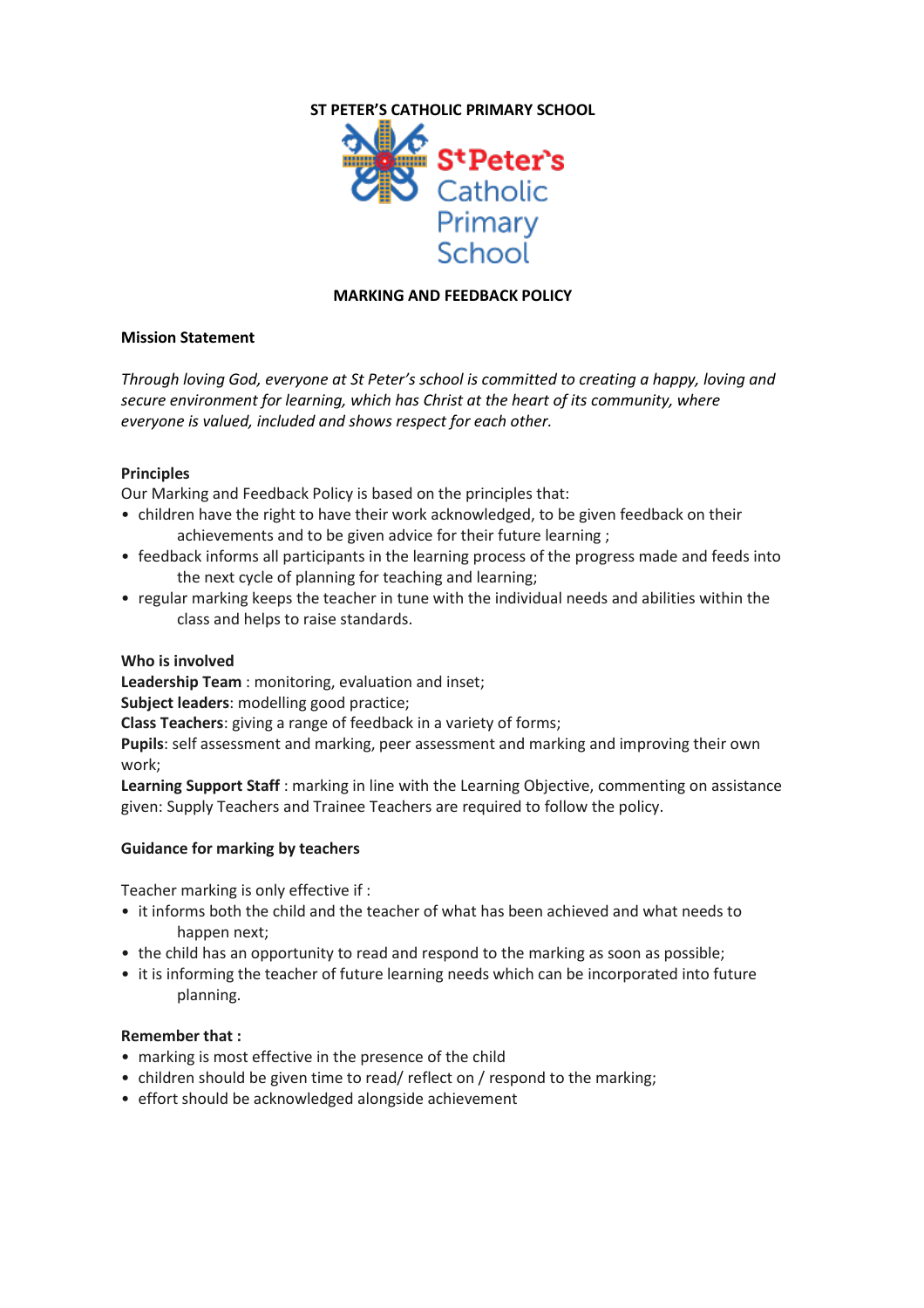**Marking and feedback should take some of the following forms, as appropriate to the work:**

**SUCCESS CRITERIA / LEARNING OBJECTIVES**

All marking comments will be measured and assessed against the learning objectives and success criteria for each lesson. These can also be included in plans, however, children should have input.

The use of the following codes can be used to indicate where a teacher or peer has intervened to support improvements within- class.

- **VS ( visualiser stop)** VS written in margin to show that feedback/feedforward prompts have been given. ( **Coded VS**)
- **VF ( verbal feedback)** If verbal feedback instead of written feedback is given, then it should be coded **'VF'**. This verbal feedback and feedforward process should be part of normal classroom practice. Subsequent learning or improvements can be made using the 'polishing pen'.
- **CI (cooperatively improved)** Both children read a discuss one of their pieces together (not swapping books). The child whose work it is has control of the pen and ultimate say. Together they decide on the best examples, reasons are given and underlined. Together, they should talk and agree about improvements which are made, there and then, using the 'polishing pen'. Space is left at the side of the child's writing or underneath for improvements to be made. **(Coded CI)** Both children initial the improvements.
- **SA (Self assessment Coded SA)** Children self assess and improve their own work with reference to the success criteria. Children need to be trained in how to peer and self – assess meaningfully, in order that time spent in lessons, on this, is beneficial to the learning.
- **Teacher comments** need to provide specific comments about current quality, cause further thinking, justifications and move the quality level forward by demanding an additional response.

The **'Pink to make you think'** and **'Go Green'** highlighter system will be used at the **teacher's discretion.** 

### **Excellent work = Green**

### **Work requiring improvement = Pink**

- Overuse of the highlighters is not encouraged, as IMPACT is lost so being selective is of the utmost importance.
- Highlighting of entire words and sentences is encouraged. A short mark at the start of a line to draw attention to a particular line or paragraph is also acceptable.
- All mistakes in a piece of work **WILL NOT** be rectified by the teacher. 'Secretarial' marking **IS NOT** positive developmental and so will not take place in books.

# **3) MARKING COMMENTS**

All marking comments should be positive and developmental which show an understanding of the child in terms of acknowledging what they have achieved and then leading to an opportunity for improvement in effort, aspiration, progression in skills and/or knowledge. See examples below and in further school feedback examples for literacy, SPAG and numeracy.

"Well done, I think you've explained the process clearly using the correct technical terms." "How could you back up your arguments with more evidence? Give an example."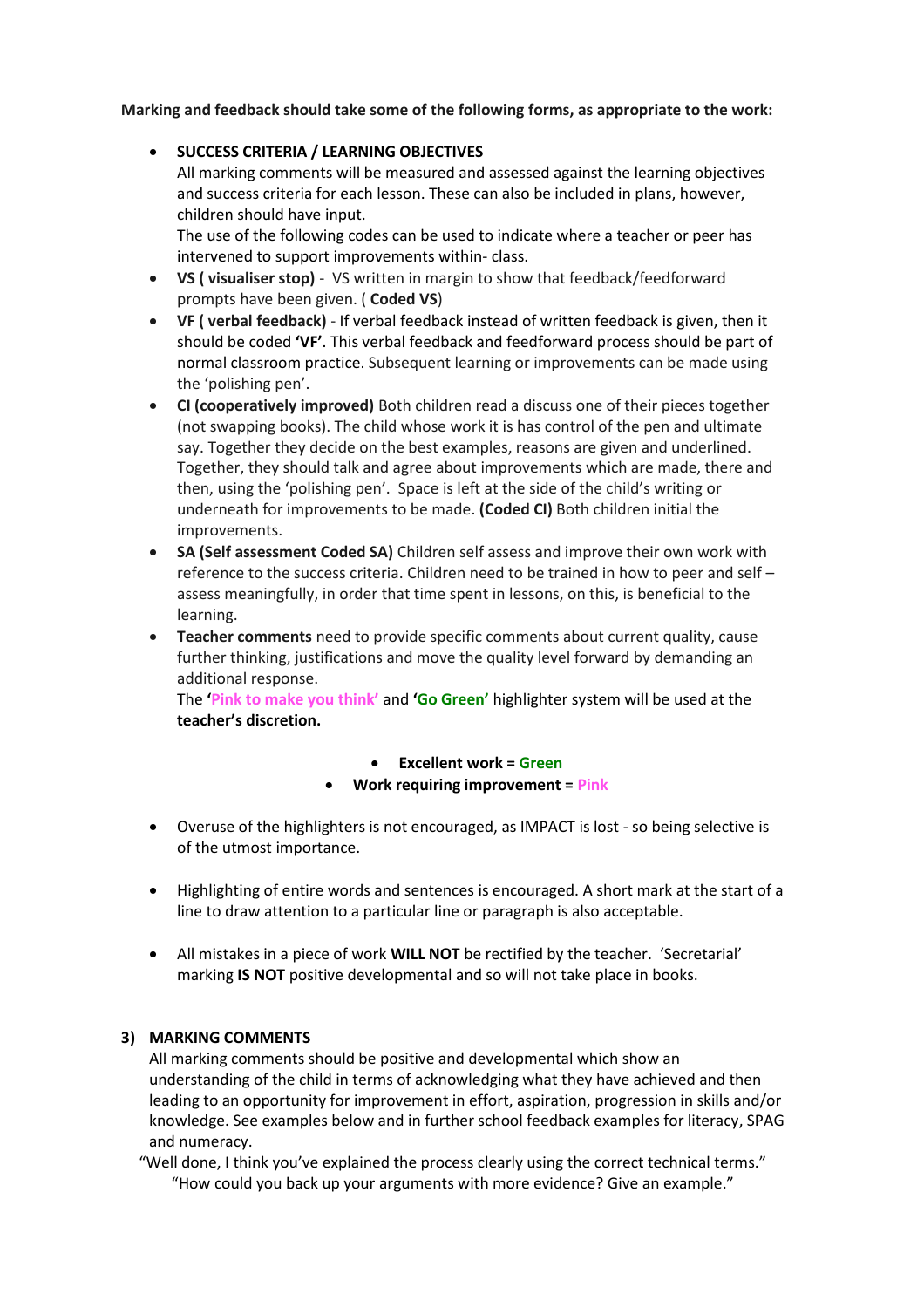#### **THE WRITTEN FEEDBACK PROCESS**

Will highlight the success and improvement against the Success Criteria and Learning Objective.

Must be accessible to children. (Including SEN and EAL)

Not all pieces of work will be 'quality marked' however all written work should be acknowledged.

Focused comment should help the child in 'closing the gap' between what they have achieved and next step improvement.

Along with written feedback, it is important that evidence through planning, drafting and editing is available to view.

## **Marking is most effective in the presence of the child.**



Child revisits and edits work where directed

Children will be coached to routinely make corrections where pink is used to highlight work.

#### **SELF/PEER/COLLABORATIVE ASSESSMENT**

This will take place after work has been completed. A variety of scaffolds will be used (at teacher's discretion) to encourage assessment and improvement of work. (See appendices for examples)

Peer, self and collaborative assessment and feedback/ feedforward should take place as part of normal classroom practice.

Teachers will plan assessment sessions in lessons to allow the assessment process to take place. A quality over quantity approach will be employed.

Collaborative assessment (Not to be confused with collaborative improvement) takes place when children work together to **assess** a piece of work (no editing takes place)./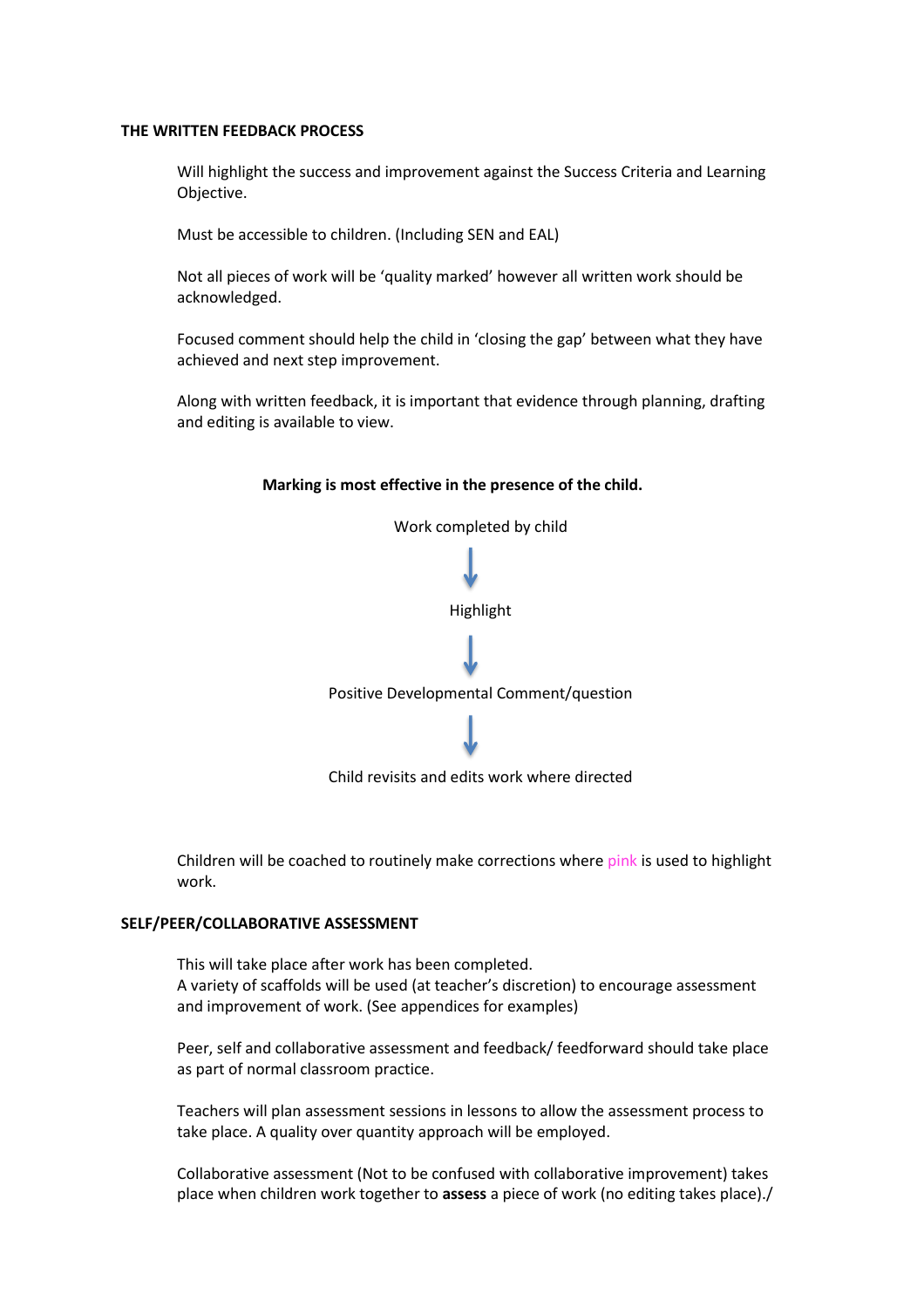Teachers may allow children to use pink and green pencil crayons or crayons, and black pens to make comments.

Any improvements made after this process, will be made by the individual child.

Suggested process for peer assessment:



Teachers should provide sufficient modelling of the assessment process to enable the children to understand this process. Please refer to the Literacy programme of study for individual year group expectations.

## **Key Stage 1**

In EYFS and Year 1, simple and straightforward verbal feedback (use codes) will easily communicate next step advice to the children.

Positive non-specific and development comments may be included dependent upon the child's ability and at the teacher's discretion.

Peer assessment will begin with verbal discussions and as the children's understanding of the process develops, this will move on to using a simple success criteria sheet with adult support.

By Year 2, it is expected that most children will be able to move onto the whole school marking method. This will be initiated at the teacher's discretion.

### **Expectations**

All pieces of work in books should be acknowledged either through teacher marking, peer marking or self-assessment. Teachers' handwriting needs to be legible as a model for the child and in a **contrasting colour** to the child's work. (Green pen) LSA's working with groups or individuals are expected to mark their work in line with this guidance.

### **Time to respond to feedback**

This may take various forms, is at the teacher's professional discretion, and could include whole lessons. The more immediate the feedback the more impact it will have. Time should be given for children to read, understand and be aware of their targets for improvement. Then given the opportunity to review and amend the work as appropriate. Regular slots will be highlighted in the planning process.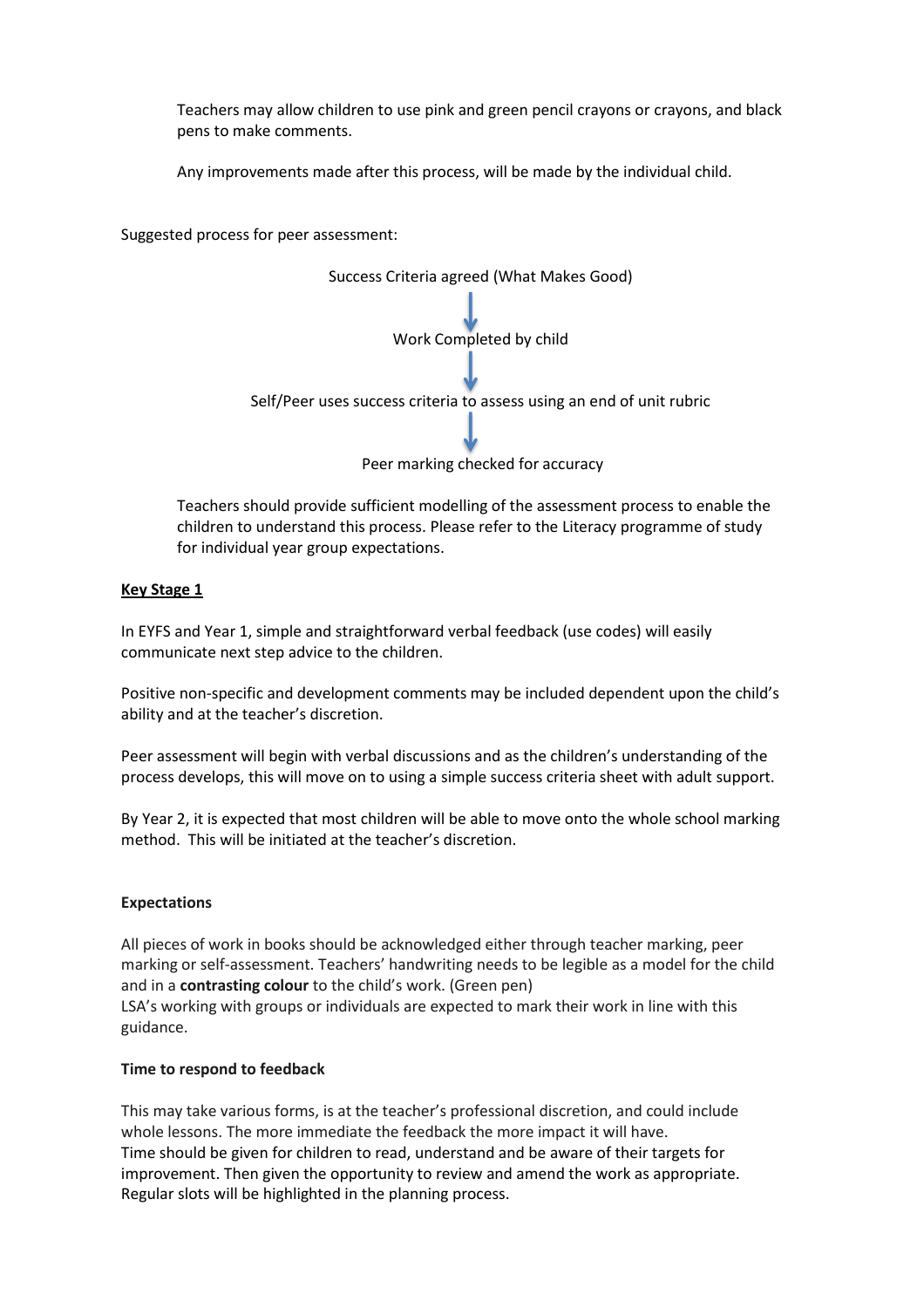In order for marking to be formative**, 'closing the gap'** information must be understood and acted upon by the children.

Teachers will respond as necessary to any children's comments from the previous lesson. The most powerful form of feedback is that given by the pupil to the teacher. This 'conversation' should be clear to all parties and be revisited after a suitable distance from learning. All dialogue should be constructive and aimed at improving the standards of work.

## **Children must respond clearly and accurately to the comments.**

## **Detailed Teacher Marking**

- For Literacy and maths, there should be a *fair* balance of teacher and child marking.
- Teachers should be conscious of checking the quality of peer and self-assessments made by children.
- For foundation subjects there should be evidence in topic books of teacher, peer and selfassessment. Comments written in the topic books by the teacher or pupils should reflect how children were successful in meeting elements of the success criteria, or achieving the learning objective. Children should be given opportunities to feed back their comments about other children's work in the topic books throughout the year.
- In each subject area, every child should have at least one piece of work 'quality marked' as appropriate for every topic or theme.
- Cover/ supply teachers need to mark and initial all work.

## **Alternative ways of sharing/ celebrating a child's success**

- Openings of lessons
- Mini-plenaries e.g. 'Why is this good? ( refer to success criteria )
- Plenaries and use of the visualiser
- Peer selection of good examples to share and explain
- Year group assemblies
- Achievement awards
- Excellence or good learning displays with reasons why
- Certificates home
- Work displayed on best work board in the school hall
- ICT pictoral storage of good examples
- Successes shared on the school website

### **Moderation and standardisation**

It is expected that cross-year group moderation will occur regularly throughout the academic year. Standardisation sessions will take place throughout the year between selected staff to review the quality of learning and feedback as well as to provide feedback to each other about how best to improve their own methods of giving feedback. It would expected that pupils would be involved in this process through conferencing sessions in order to ascertain the impact of the feedback they've been given.

### **Monitoring**

Marking and feedback will be monitored by senior management through taking samples of books and through lesson observations.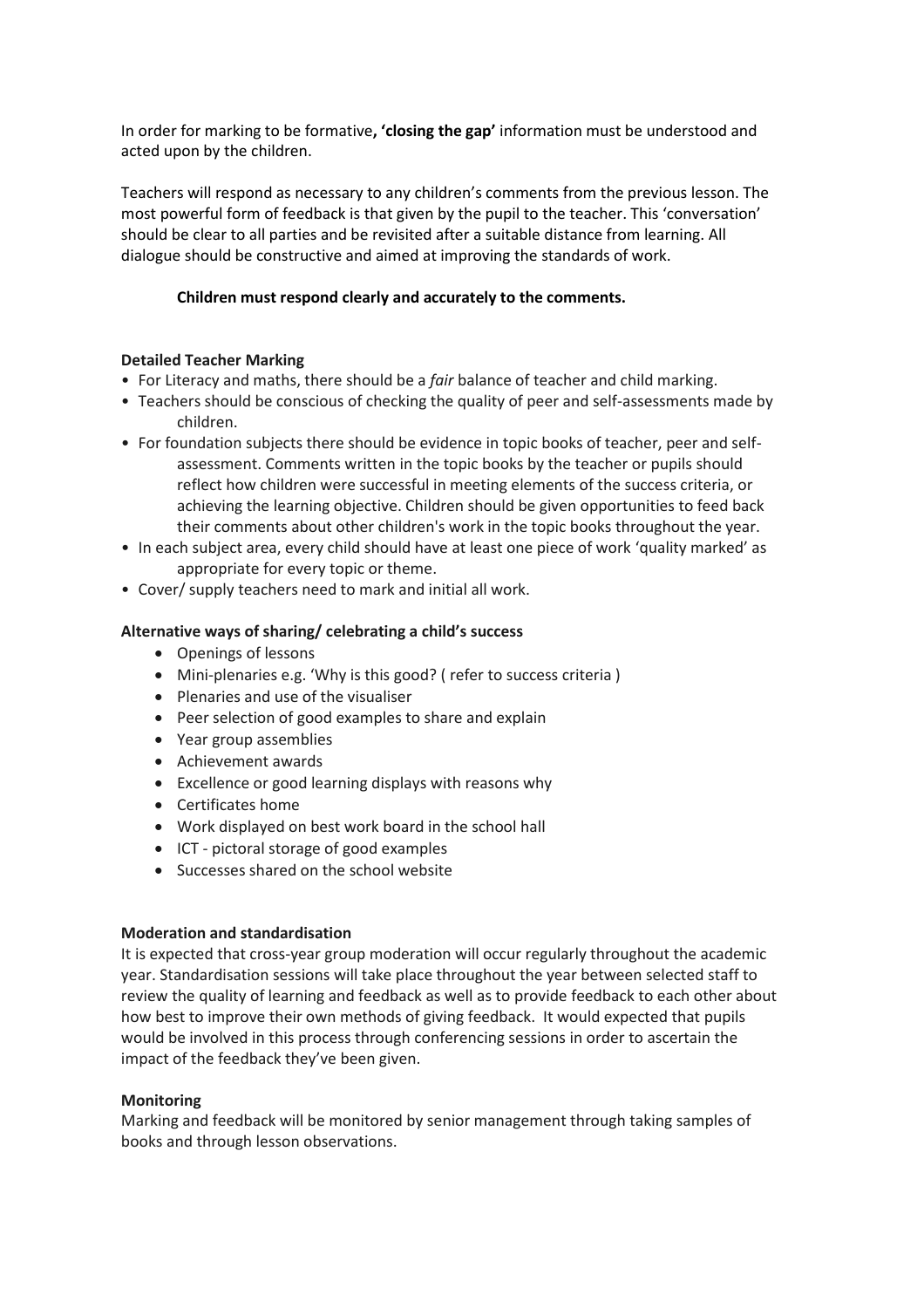#### **MARKING KEY**

|           | <b>MARKING KEY</b>                                |
|-----------|---------------------------------------------------|
|           | Excellent work                                    |
|           | 'Pink to make you think'<br>Work needs revisiting |
|           | Learning Objective Achieved                       |
| <b>VF</b> | Work Discussed With Pupil                         |
| <b>CI</b> | Collaboratively Improved                          |
| <b>VS</b> | Visualiser stop                                   |
| <b>SA</b> | Self assessment                                   |
| PA        | Peer assessment                                   |

#### **A display of the marking key will be on view in every classroom**

#### **SUPPLY/ TRAINEE TEACHERS**

**Supply teachers** will refer to the marking code on display in classrooms and liaise with year group colleagues.

Student mentors will provide support and training for **trainee teachers**.

Both parties must adhere to this policy.

#### **MONITORING AND REVIEWING**

Regular monitoring by subject leaders and SLT will be used to set targets, monitor samples of the children's work, scrutinise planning, interview children and to ensure the policy being implemented in the classroom.